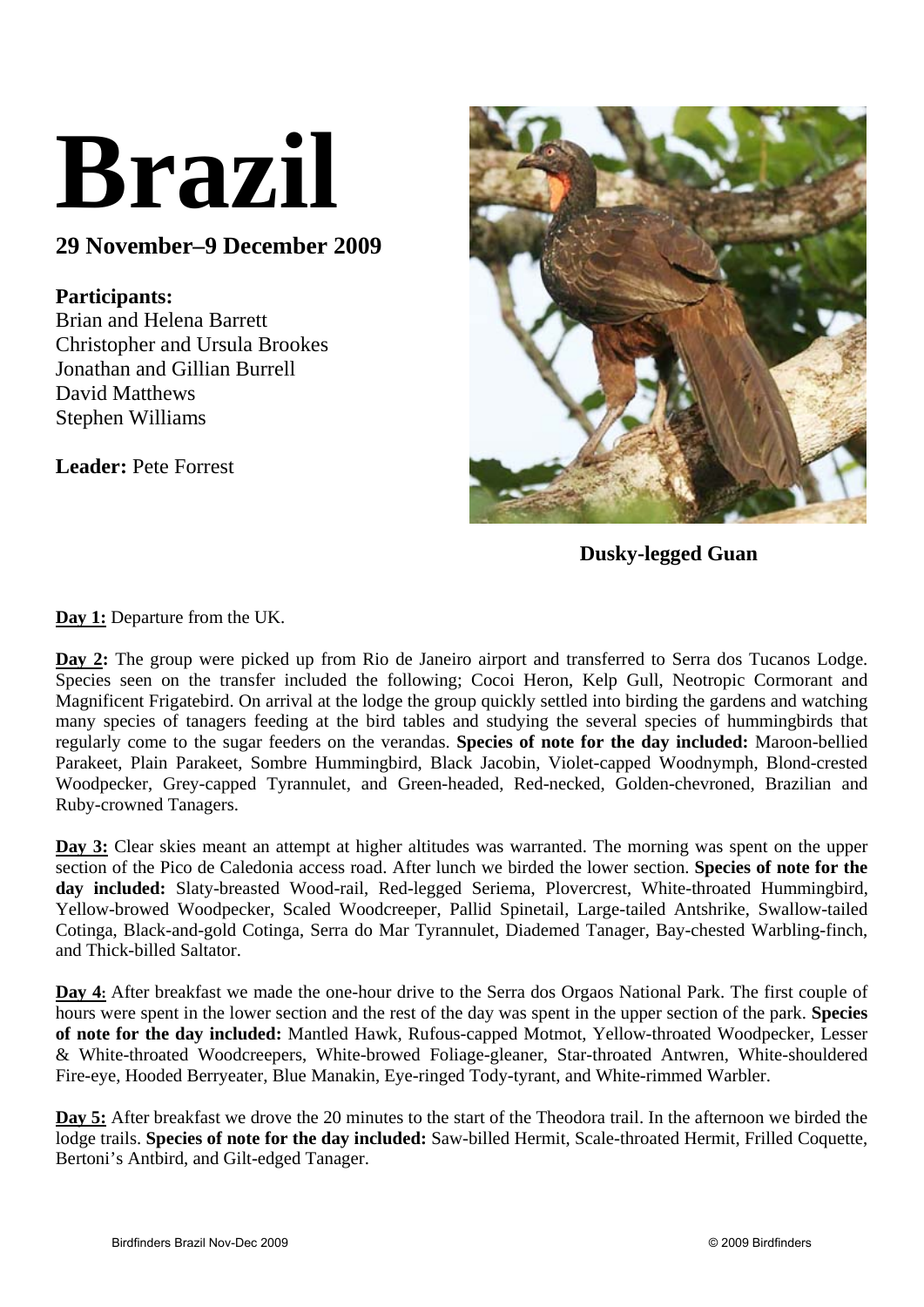**Day 6:** The morning was spent at the Portao Azul trail about one hours drive from the lodge. The planned afternoon excursion to Macae de Cima was cancelled due to the exceptionally heavy rain, which had set in late morning. **Species of note for the day included:** Dusky-tailed Antbird, Serra do Mar Tyrant-manakin, Pintailed Manakin, and Gilt-edged Tanager.

**Day 7:** The morning was spent at the Regua wetland reserve. After lunch the group birded the Cedae trail. **Species of note for the day included:** Yellow-eared Woodpecker, Black-capped foliage-gleaner, Sooretama Slaty-antshrike, White-flanked Antwren, Black-cheeked Gnateater, and Long-billed Wren.

**Day 8:** After breakfast the group had a guided walk around the lodge trails. The afternoon was free. **Species of note for the day included:** Saffron Toucanet, Thrush-like Woodcreeper, Spot-breasted Antvireo, and Blackthroated Grosbeak.

**Day 9:** Jacamar day. Two changes to the normal route were undertaken. The first was a planned short stop at the start of the Macae de Cima trail to see the Bare-throated Bellbird. The second change was an unplanned consequence of the recent heavy rain, which had left the Duas Barras track impassable resulting in a long, timeconsuming detour. **Species of note for the day included:** Three-toed Jacamar, Bare-throated Bellbird, Tailbanded Hornero, Firewood Gatherer and Ferruginous Antbird.

**Day 10:** The group spent the morning around the lodge before departing back to Rio for their flight home at 14.00.

**During the groups stay we had a combined total of 222 species seen with a further 12 heard. A total of 66 Atlantic forest endemics were seen.** 

**Pete Forrest Serra dos Tucanos Lodge** 

## **FULL SPECIES LIST**

**Species in bold with a \* are endemic to the Atlantic rain forest.** 

**BROWN TINAMOU** *(Crypturellus obsoletus) –* Heard only, at several locations.

**LEAST GREBE** *(Tachybaptus dominicus)* – Four at the wetland reserve on the  $5<sup>th</sup>$ .

**NEOTROPIC CORMORANT** *(Phalacrocorax brasilianus) –* Several seen on the journey up from Rio and one at the wetland reserve.

**MAGNIFICENT FRIGATEBIRD** *(Fregata magnificens)* – Several were recorded from the Rio – Niteroi bridge on the 3rd.

**COCOI HERON** *(Ardea cocoi)* – Several were seen on the journey up from Rio on the 3rd.

**GREAT EGRET** *(Ardea alba)* – Seen in most wet areas along the roadside when on excursions.

**SNOWY EGRET** *(Egretta thula)* – Several recorded on the journey up from Rio on the 3<sup>rd</sup> and one at the wetland reserve on the 5<sup>th</sup>.

**LITTLE BLUE HERON** *(Egretta caerula)* – One was seen on the journey up from Rio on the  $3<sup>rd</sup>$ .

**CATTLE EGRET** *(Bubulcus ibis) –* Seen commonly in any suitable habitat.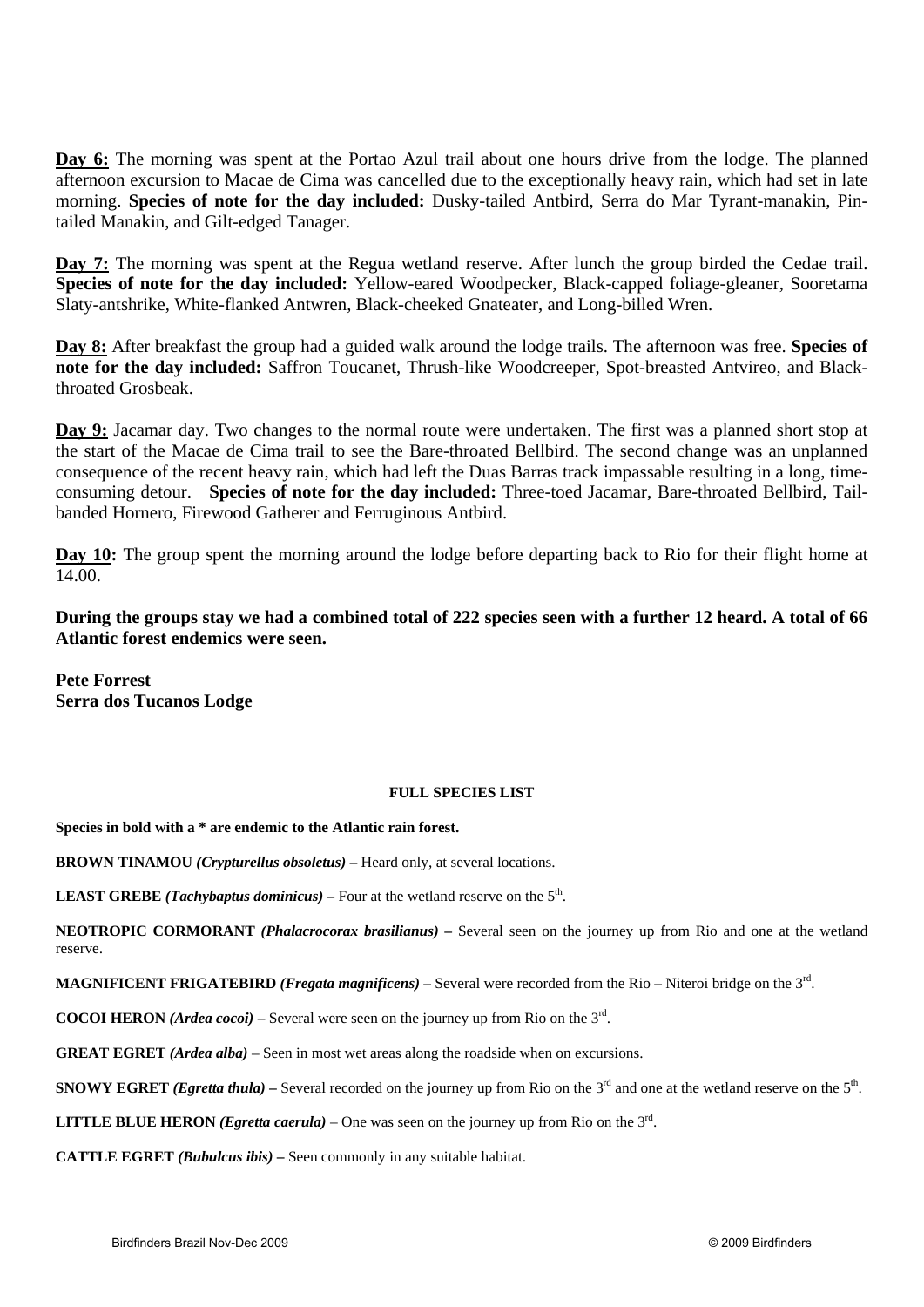**STRIATED HERON** *(Butorides striatus)* – Two at the wetland reserve and one on the Jacamar excursion. **WHISTLING HERON** *(Syrigma sibilatrix)* – Three on the wetland excursion on the  $5<sup>th</sup>$ . **BLACK-CROWNED NIGHT-HERON** *(Nyctiocorax nycticorax)* – Five on the wetland excursion on the 5th. **WHITE-FACED WHISTLING-DUCK** *(Dendrocygna viduata) –* Ten on the wetland excursion on the 5th. **BRAZILIAN TEAL** *(Amazonetta braziliensis)* – Seven at the wetland reserve and two on the Jacamar excursion. **BLACK VULTURE** *(Coragyps atratus)* – Seen almost daily, common. **TURKEY VULTURE** *(Cathartes aura)* – Seen almost daily, common. **LESSER YELLOW-HEADED VULTURE** *(Cathartes burrovianus) –* Two at the wetland reserve on the 5th. **PLUMBEOUS KITE** *(Ictinia plumbea)* – One on the Jacamar excursion on the  $7<sup>th</sup>$ . **BICOLOURED HAWK** *(Accipter bicolor)* – One at the wetland reserve on the  $5<sup>th</sup>$ . **\* MANTLED HAWK** *(Leucopternis polionota) –* Two at the National Park on the 2nd. **SAVANNA HAWK (***Heterospizias meridionalis)* – Recorded in small numbers on most excursions. **ROADSIDE HAWK (***Buteo magnirostris)* – Recorded almost daily in small numbers. **WHITE-TAILED HAWK** *(Buteo albicaudatus)* – Four on the Jacamar and one on the high altitude excursions. **BLACK HAWK-EAGLE** *(Spizaetus tyrannus)* – One on the high altitude excursion on the  $1<sup>st</sup>$ . **SOUTHERN CARACARA** *(Caracara plancus)* – Recorded almost daily from suitable habitats. **YELLOW-HEADED CARACARA** *(Milvago chimachima)* – Recorded almost daily from suitable habitats. **AMERICAN KESTREL** *(Falco sparverius)* – One on the drive to the National Park on the 2nd. **DUSKY-LEGGED GUAN** *(Penelope obscura)* – Two at the Portao Azul and four on the Jacamar excursion. **LIMPKIN** *(Aramus guarauna)* – One on the wetland excursion on the  $5<sup>th</sup>$ . **\* SLATY-BREASTED WOOD-RAIL** *(Aramides saracura)* **–** Seen on a couple dates at the lodge. **RED-LEGGED SERIEMA** *(Cariama cristata)* – Two on the high altitude excursion on the  $1<sup>st</sup>$ . **PURPLE GALLINULE** *(Porphyrio martinica)* – Seen on the wetland and Jacamar excursions. **COMMON MOORHEN** *(Gallinula chloropus)* – Seen on the wetland and Jacamar excursions. **WATTLED JACANA** *(Jacana jacana)* – Recorded almost daily in suitable habitats.  **SOUTHERN LAPWING** *(Vanellus chilensis)* – Recorded almost daily in suitable habitats. **KELP GULL** *(Larus dominicanus)* – Small numbers were recorded on the journey from Rio. **PICAZURO PIGEON** *(Patagionas picazuro)* – Small numbers recorded most days. **PALE-VENTED PIGEON** *(Patagionas cayennensis)* – Two on the high altitude excursion on the 1<sup>st</sup>. **RUDDY GROUND-DOVE** *(Columbina talpacoti)* – Seen in small numbers almost daily.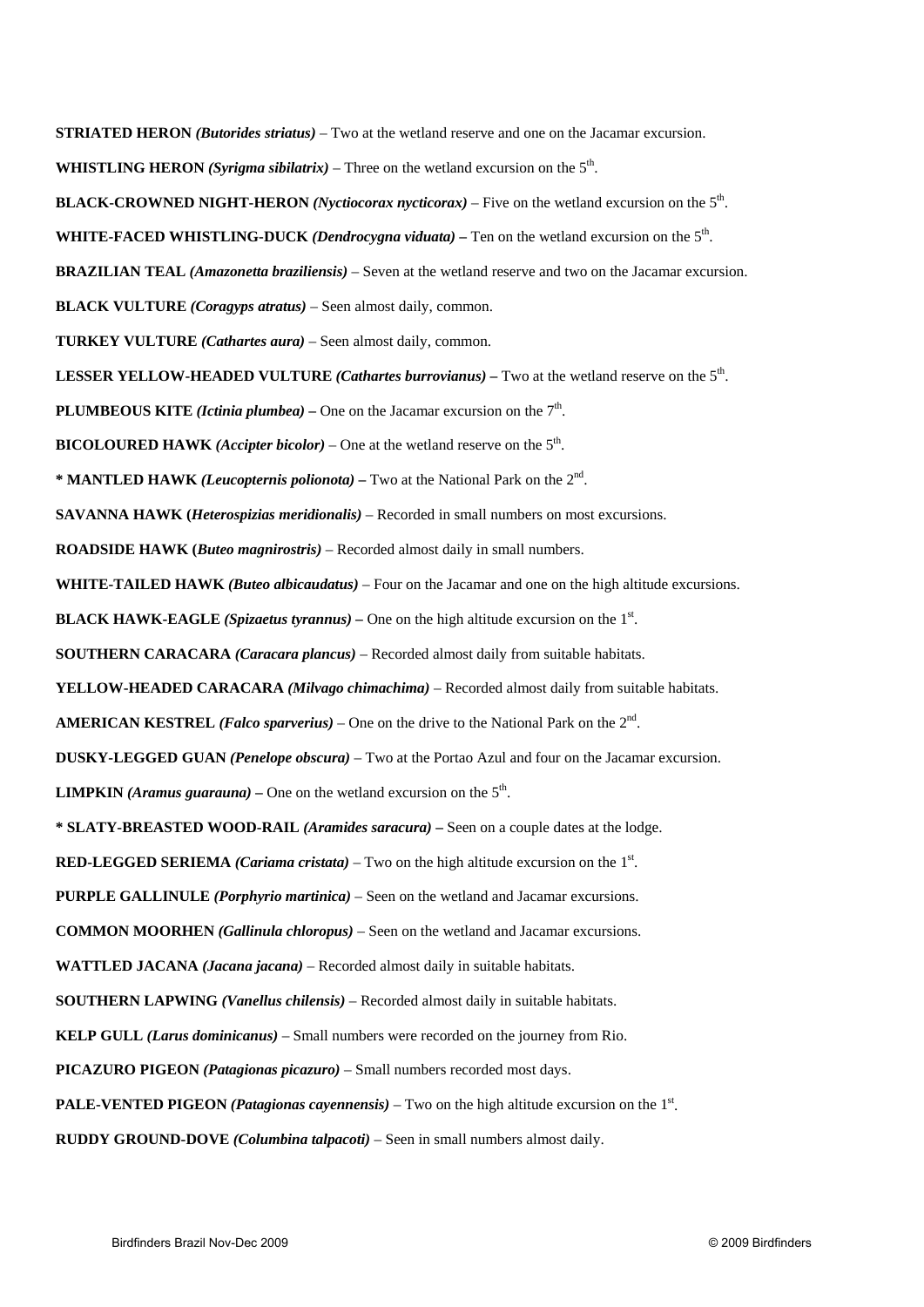**WHITE-TIPPED DOVE** *(Leptotila verreauxi)* – Heard only, at the wetland reserve.

**GREY-FRONTED DOVE** *(Leptotila rufaxilla)* – Heard only, at several locations.

**RUDDY OUAIL-DOVE** *(Geotrygon montana)* – One at the National Park on the  $2<sup>nd</sup>$ .

**WHITE-EYED PARAKEET** *(Aratinga leucophthalmus)* – Flocks of up to eight birds on three dates.

**\* MAROON- BELLIED PARAKEET** *(Pyrrhura frontalis)* **–** Small numbers recorded in the lodge gardens daily. Also seen on several of the excursions.

**BLUE-WINGED PARROTLET** *(Forpus crassirostris)* – Two on the Jacamar excursion on the 7th.

**\* PLAIN PARAKEET** *(Brotogeris tirica) –* Small numbers recorded in the lodge gardens almost daily.

**SCALY-HEADED PARROT** *(Pionus maximiliani)* – Recorded within the lodge grounds on several occasions, also on several of the excursions.

**SQUIRREL CUCKOO** *(Piaya cayana)* – One or two birds were recorded almost daily.

**SMOOTH-BILLED ANI** *(Crotophaga ani)* – Seen commonly in any suitable habitat.

**GUIRA CUCKOO** *(Guira guira)* – Seen commonly in any suitable habitat.

**BURROWING OWL** *(Athene cunicularia)* – A pair on the high altitude excursions.

**WHITE-COLLARED SWIFT** *(Stretoprocne zonaris)* – Groups of up to one hundred birds recorded almost daily.

**\* SAW-BILLED HERMIT** *(Ramphodon naevius)* **–** Recorded almost daily around the lodge.

**\* SCALE-THROATED HERMIT** *(Phaethornis eurynome***) –** Singles on the Theodora and Jacamar excursions.

**RUFOUS-BREASTED HERMIT** *(Glaucis hirsuta)* – One at the wetland reserve on the  $5<sup>th</sup>$ .

**SWALLOW-TAILED HUMMINGBIRD** *(Eupetomena macroura)* – Recorded within the lodge grounds on several occasions.

**\* BLACK JACOBIN** *(Melanotrochilus fuscus)* **–** Seen daily around the lodge and on several of the excursions.

\* **PLOVERCREST** *(Stephanoxis lalandi)* – One on the high altitude excursion on the 1<sup>st</sup>.

**\* FRILLED COQUETTE** *(Lophornis magnificus) –* One at the lodge on the3rd.

**GLITTERING-BELLIED EMERALD** *(Chlorostilbon aureoventris)* – One on the high altitude excursion on the 1<sup>st</sup>.

**\* VIOLET-CAPPED WOODNYMPH** *(Thalurania glaucopis)* **–** Seen almost daily around the lodge and on several of the excursions.

**WHITE-CHINNED SAPPHIRE** *(Hylocharis cyanus)* – One at the wetland reserve on the  $5<sup>th</sup>$ .

**\* WHITE-THROATED HUMMINGBIRD** *(Leucochloris albicollis) –* Up to three birds daily on four dates.

**SAPPHIRE-SPANGLED EMERALD** *(Polyerata lacteal)* **– One on the Jacamar excursion on the**  $7<sup>th</sup>$ **.** 

**\* SOMBRE HUMMINGBIRD** *(Campylopterus cirrhochloris)* **–** Recorded daily at the lodge.

**\* BRAZILIAN RUBY** *(Clytolaema rubricauda) –* Two at the National Park and one on the Cedae trail.

**AMETHYST WOODSTAR** *(Calliphlox amethystine)* – One on the high altitude excursion on the  $1<sup>st</sup>$ .

**SURUCUA TROGON** *(Trogon surrucura)* – Seen or heard on most forested excursions.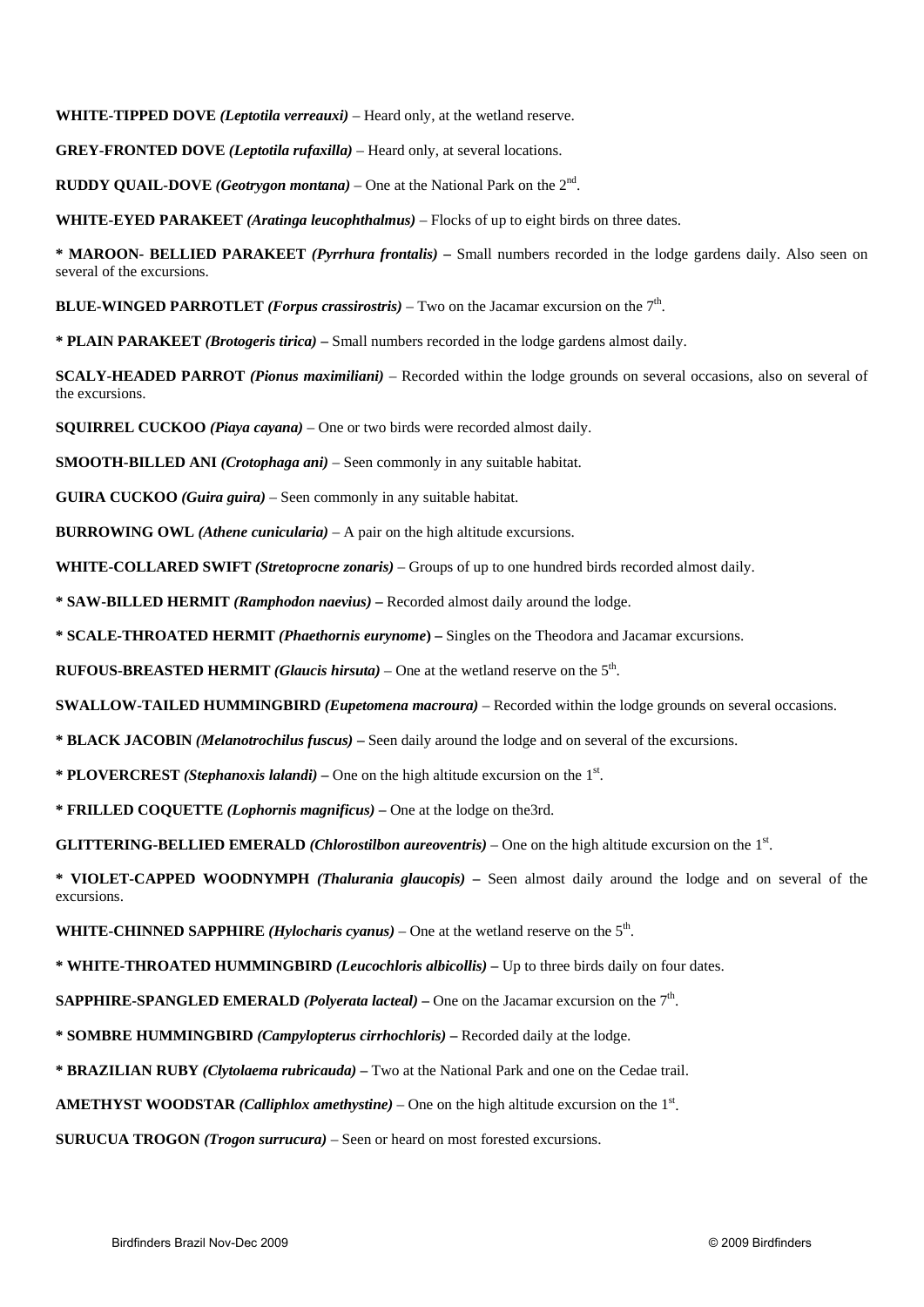**RINGED KINGFISHER** *(Ceryle torquata)* – Three on wetland excursion. **GREEN KINGFISHER** *(Chloroceryle Americana) –* One at the lodge on four dates. **\* RUFOUS-CAPPED MOTMOT** *(Baryphthengus ruficapillus)* **–** One at the National Park on the 2nd.. **\* THREE-TOED JACAMAR** *(Jacamaralcyon tridactyla)* – As usual this bird performed very well with two being seen on the  $7<sup>th</sup>$ . **WHITE-EARED PUFFBIRD** (*Hystalus chacuru*) – One on the high altitude excursion on the  $1<sup>st</sup>$ . \* **SAFFRON TOUCANET** *(Baillonius bailloni*) – Two at the lodge on the 7<sup>th</sup> and one there on the 30<sup>th</sup>. **SPOT-BILLED TOUCANET** *(Selenidera maculirostris)* – Up to six daily on four dates. **CHANNEL-BILLED TOUCAN** *(Rhamphastos vitellinus) –* Up to four daily on three dates. **WHITE-BARRED PICULET** *(Picumnus cirratus)* – Seen or heard on most forested excursions. **CAMPO FLICKER** *(Colaptes campestris)* – Three on the wetland excursion on the  $5<sup>th</sup>$ . **YELLOW-THROATED WOODPECKER** *(Piculus flavigula)* – One at the National Park on the 2<sup>nd</sup>. **\* YELLOW-BROWED WOODPECKER** *(Piculus auulentus)* – One on the high altitude excursion on the 1st . **BLOND-CRESTED WOODPECKER** *(Celeus flavescens)* – Recorded almost daily at the lodge. **WHITE WOODPECKER** *(Melanerpes candidus) –* Heard only, on the high altitude excursion. **\* YELLOW-EARED WOODPECKER** *(Veniliornis maculifrons)* – One on the Cedae trail on the 5th. **\* TAIL-BANDED HORNERO** *(Furnarius figulus)* **–** One on the Jacamar excursion on the 7th. **RUFOUS HORNERO** *(Furnarius rufus)* – Seen commonly in any suitable habitat. **\* RUFOUS-CAPPED SPINETAIL** *(Synallaxis ruficapilla) –* Seen or heard on three dates. **SPIX'S SPINETAIL** *(Synallaxis spixi)* – Three on the Theodora trail on the 3rd. \* **PALLID SPINETAIL** *(Cranioleuca pallida)* – Two on the high altitude excursion on the 1<sup>st</sup>. **YELLOW-CHINNED SPINETAIL** *(Certhiaxis cinnamomea)* – Four on the Jacamar excursion and four at the wetland reserve. \* **RED-EYED THORNBIRD** *(Phacellodomus erythrophthalmus)* – Two on the high altitude excursion on the 1<sup>st</sup>. **FIREWOOD-GATHERER** *(Anumbius annumbi)* – One on the Jacamar excursion on the 7th. **STREAKED XENOPS** *(Xenops rutilans)* – Up to two daily on four dates. **BUFF-FRONTED FOLIAGE-GLEANER** *(Philydor rufus)* – Up to two daily on three dates. **\* BLACK-CAPPED FOLIAGE-GLEANER** *(Philydor atricapillus)* **–** Two on the Cedae trail on the 5th. **\* WHITE-COLLARED FOLIAGE-GLEANER** *(Anabezenops leucophthalmus) –* Heard only, on the Jacamar excursion. **\* WHITE-BROWED FOLIAGE-GLEANER** *(Anabacerthia amaurotis)* **–** Five at the National Park and two on the Theodora trail. **\* WHITE-EYED FOLIAGE-GLEANER** *(Automolus leucophthalmus) –* Heard only, at the lodge. **TAWNY-THROATED LEAFTOSSER** *(Sclerurus mexicanus) –* One at the lodge on the 6th. **SHARP-TAILED STREAMCREEPER** *(Lochnias nematura)* – The breeding pair were regularly seen at the lodge.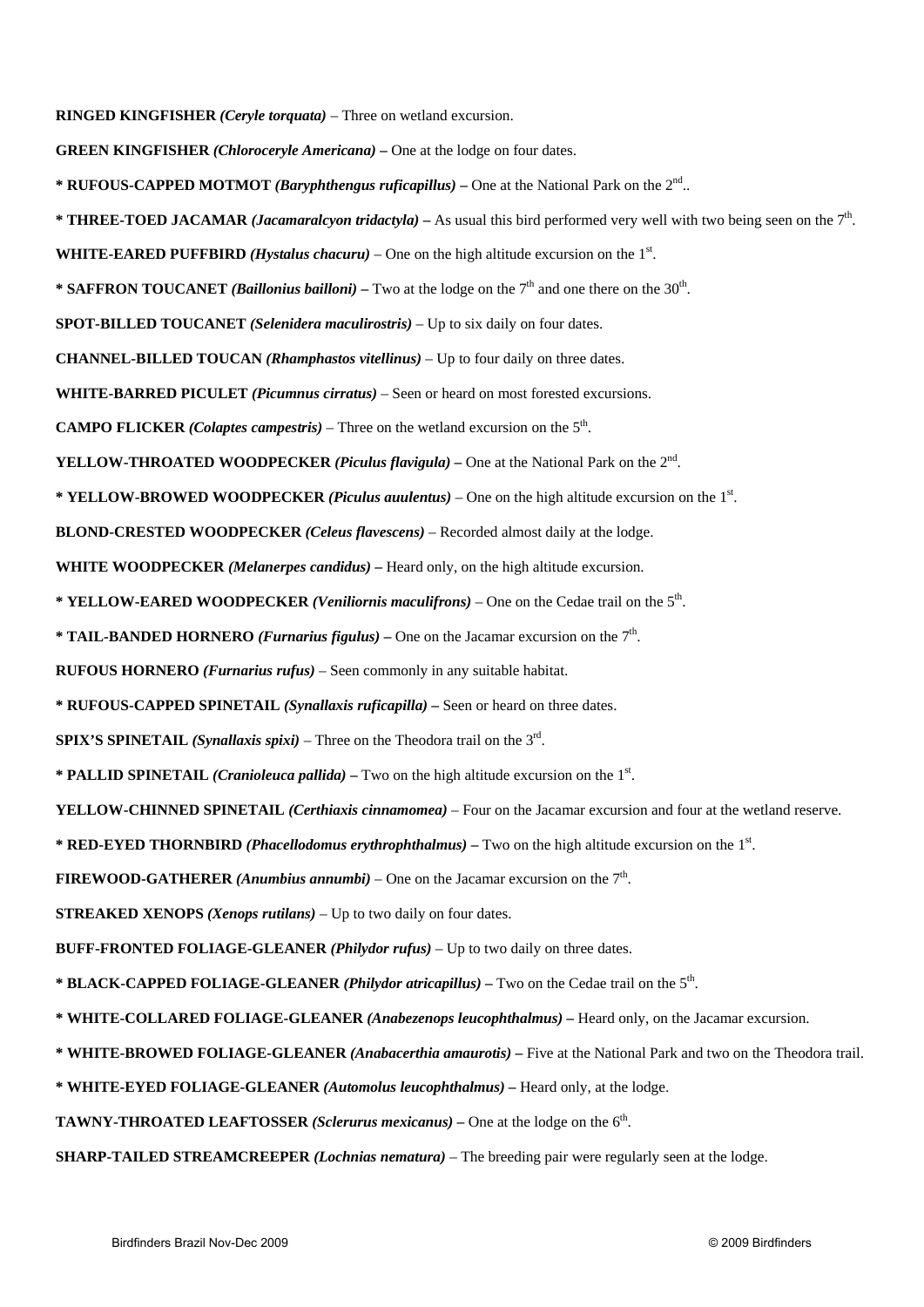**\* THRUSH-LIKE WOODCREEPER** *(Dendrocincla turdina)* **–** A single at the lodge on the 6th.

- **OLIVACEOUS WOODCREEPER** *(Sittasomus griseicapillus)* Recorded almost daily in suitable habitat.
- **\* WHITE-THROATED WOODCREEPER** *(Xiphocolaptes albicollis)* One at the National Park on the 2nd.
- **\* LESSER WOODCREEPER** *(Lepidocolaptes fuscus)*Up to two daily on three dates.
- \* **SCALED WOODCREEPER** *(Lepidocolaptes squamatus)* Two on the high altitude excursion on the 1<sup>st</sup>.
- **GIANT ANTSHRIKE** *(Batara cinerea)* One on the high altitude excursion on the  $1<sup>st</sup>$ .
- \* LARGE-TAILED ANTSHRIKE (Mackenziaena leachii) One on the high altitude excursion on the 1<sup>st</sup>.
- **CHESTNUT-BACKED ANTSHRIKE** *(Thamnophilus palliates)* Two at the wetland reserve on the 5th.
- **\* SOORETAMA SLATY-ANTSHRIKE** *(Thamnophilus ambiguous)*Three at the wetland reserve on the 5th.
- **VARIABLE ANTSHRIKE** *(Thamnophilus caerulescens)* -Two on the high altitude and one on the Jacamar excursions.
- **\* SPOT-BREASTED ANTVIREO** *(Dysithamnus stictothorax)* One at the lodge on the 6th.
- **PLAIN ANTVIREO** *(Dysithamnus mentalis)* Seen or heard on most forested excursions.
- **\* STAR-THROATED ANTWREN** *(Myrmotherula gularis)*Heard or seen on most days in forested habitat.
- **WHITE-FLANKED ANTWREN** *(Myrmotherula axillaries)* Two at the wetland reserve on the 5th.
- **\* FERRUGINOUS ANTBIRD** *(Drymophila ferruginea)*A single on the Jacamar excursion on the 7th.
- **\* BERTONIS ANTBIRD** *(Drymophila rubricollis)* One at the National Park on the 3rd.
- **\* DUSKY-TAILED ANTBIRD** *(Drymophila malura)*One at the Portao Azul on the 4th.
- **\* SCALED ANTBIRD** *(Drymophila squamata)* Heard only, at the lodge.
- **\* STREAK-CAPPED ANTWREN** *(Terenura maculata)*Heard only, at several locations.
- **\* WHITE-SHOULDERED FIRE-EYE** *(Pyriglena leucoptera)* Seen or heard on most forested excursions.
- **RUFOUS-CAPPED ANTTHRUSH** *(Formicarius colma)* One at the lodge on the 1<sup>st</sup>.
- \* **RUFOUS GNATEATER** *(Conopophaga lineate)* One on the high altitude excursion on the 1<sup>st</sup>.
- **\*BLACK-CHEEKED GNATEATER** *(Conopophaga melanops)*Recorded at the lodge on several dates.
- **\* SLATY BRISTLEFRONT** *(Merulaxis ater)* One on the Theodora trail on the 3rd.
- \* **SERRA DO MAR TAPACULO** (Scytalopus notorious) One on the high altitude excursion on the 1<sup>st</sup>.
- **SWALLOW-TAILED COTINGA** *(Phibalura flavirostris)* Three on the high altitude excursion on the 1<sup>st</sup>.
- **\* BLACK-AND-GOLD COTINGA** *(Tijuca atra)*Heard on several dates and one was seen on the high altitude excursion on the  $1^\text{st}$ .
- **\*HOODED BERRYEATER** *(Carpornis cucullatus)* One at the National Park on the 2nd.
- **\*BARE-THROATED BELLBIRD** *(Procnias nudicollis)*One at the start of the Macae de Cima trail on the 7th.
- **WHITE-BEARDED MANAKIN** *(Manacus manacus)* Two at the wetland reserve and one at the lodge.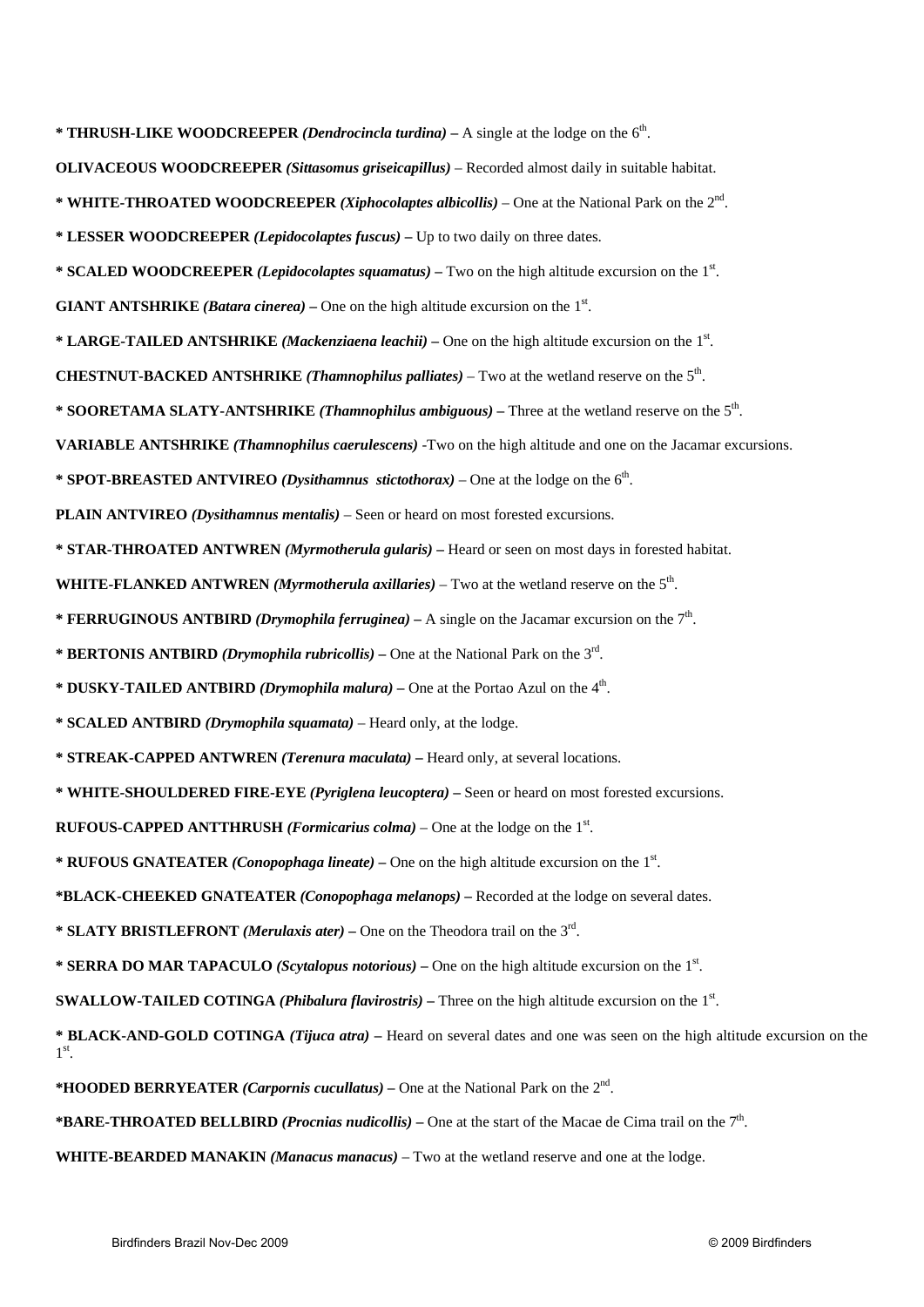**\*BLUE MANAKIN** *(Chiroxiphia caudata)* **–** Recorded on all trips into the forest, giving very pleasing views on several occasions.

**\*PIN-TAILED MANAKIN** *(Ilicuramilitaris)* **–** One at the lodge and three at the Portao Azul.

**\*SERRA TYRANT-MANAKIN** *(Neopelma chrysolophum)* **–** One at the Portao Azul on the 4th.

**SOUTHERN BEARDLESS-TYRANNULET** *(Camptostoma obsoletum)* – One on the high altitude excursion on the 1<sup>st</sup>.

**YELLOW-BELLIED ELAENIA** *(Elaenia flavogaster)* – One on the Jacamar excursion on the 7th.

**OCHRE-BELLIED FLYCATCHER** *(Mionectes oleaginous) –* Heard only, at the lodge.

**SEPIA-CAPPED FLYCATCHER** *(Leptopogon amaurocephalus)* – Two on the Theodora trail and one at the National Park.

**MOTTLE-CHEEKED TYRANNULET** *(Phylloscartes ventralis)* – Two on the high altitude excursion on the 1<sup>st</sup>.

**\* OUSTALET'S TYRANNULET** *(Phylloscartes oustaleti) –* One on the Theodora trail on the 3rd.

\* **SERRA DO MAR TYRANNULET** *(Phylloscartes difficilis)* – One on the high altitude excursion on the 1<sup>st</sup>.

**PLANALTO TYRANNULET** *(Phyllomyias fasciatus)* – Three on the high altitude and one on the Portao Azul excursions.

**\*GREY-CAPPED TYRANNULET** *(Phyllomyias griseocapilla)* – Two at the lodge on the 30<sup>th</sup> and again on the 3<sup>rd</sup>.

**EARED PYGMY-TYRANT** *(Myiornis auricularis)* – One on the Cedae trail on the  $5<sup>th</sup>$ .

**\* EYE-RINGED TODY-TYRANT** *(Hemitriccus orbitatus) –* One at the National Park and one at the lodge.

**OCHRE-FACED TODY-FLYCATCHER** *(Todirostrum plumbeiceps)* – Seen or heard on several excursions.

**\* YELLOW-LORED TODY-FLYCATCHER** *(Todirostrum poliocephalum)* **–** Seen or heard on most forested excursions

**COMMON TODY-FLYCATCHER** *(Todirostrum cinereum)* – One on the Jacamar excursion on the  $7<sup>th</sup>$ .

**WHITE-THROATED SPADEBILL** *(Platyrinchus mystaceus)* **– One at the lodge on the**  $6<sup>th</sup>$ **.** 

**YELLOW-OLIVE FLYCATCHER** *(Tolmomyias sulphurescens)* – One of the commonest flycatchers being seen or heard almost daily.

**BRAN-COLORED FLYCATCHER** *(Myiophobus fasciatus) –* One at the Portao Azul on the 4th.

**EULER'S FLYCATCHER** *(Lathrotriccus euleri)* – One at the National Park on the 2nd.

**WHISKERED FLYCATCHER** *(Myiobius barbatus) –* One at the Portao Azul and one on the Jacamar excursion.

**CRESTED BLACK-TYRANT** *(Knipolegus lophotes)* – One on the Jacamar excursion on the  $7<sup>th</sup>$ .

**MASKED WATER-TYRANT** *(Fluvicola nengeta)* – Recorded daily at the lodge and on several of the excursions.

**WHITE-HEADED MARSH-TYRANT** *(Arundicola leucocephala)* – Four at the wetland reserve and two on the Jacamar excursion.

**YELLOW-BROWED TYRANT** *(Satrapa icterophrys)* – One on the Jacamar excursion on the  $7<sup>th</sup>$ .

**CATTLE TYRANT** *(Machetornis rixosus)* – Four on the Jacamar excursion on the  $7<sup>th</sup>$ .

\* **SHEAR-TAILED GREY-TYRANT** *(Muscipipra vetula)* – Four on the high altitude excursion on the 1<sup>st</sup>.

**\* GREY-HOODED ATTILA** *(Attila rufus) –* Recorded almost daily at the lodge.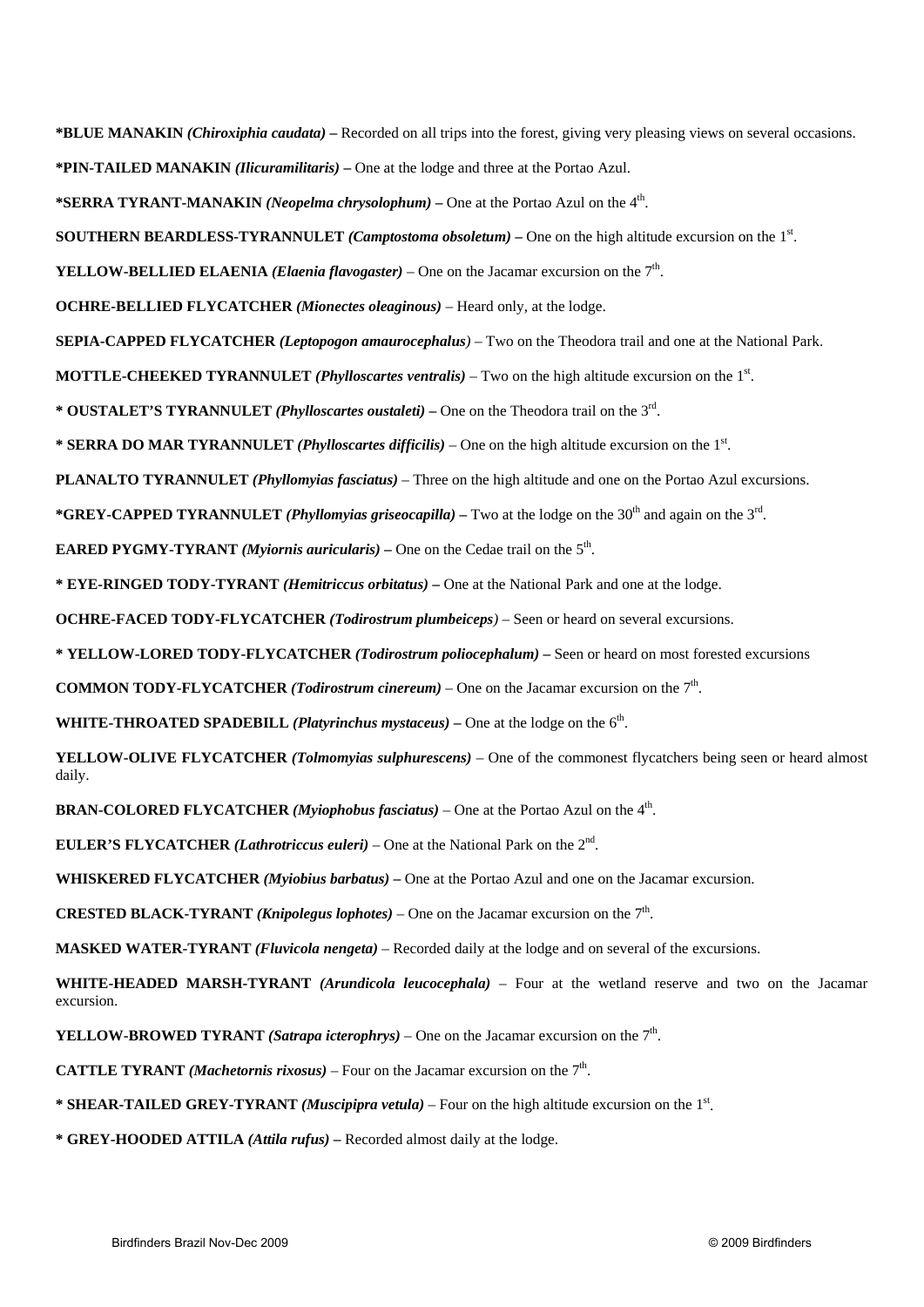**GREAT KISKADEE** *(Pitangus sulphuratus)* – Recorded daily from any suitable habitat. **BOAT-BILLED FLYCATCHER** *(Megarhyncus pitangua)* – Recorded almost daily from any suitable habitat. **SOCIAL FLYCATCHER** *(Myiozetetes similis)* – Recorded almost daily from any suitable habitat. **STREAKED FLYCATCHER** *(Myiodynastes maculates)* – Recorded almost daily at the lodge and on several of the excursions. **SIRYSTES** *(Sirystes sibilator)* – Two at the Portao Azul on the  $4<sup>th</sup>$ . **VARIEGATED FLYCATCHER** *(Empidonomus varius)* – Recorded almost daily from any suitable habitat. **SHORT-CRESTED FLYCATCHER** *(Myiarchus ferox)* – Two on the Jacamar excursion on the  $7<sup>th</sup>$ . **FORK-TAILED FLYCATCHER** *(Tyrannus savana) –* Seen commonly in any suitable habitat. **TROPICAL KINGBIRD** *(Tyrannus melancholicus)* – Recorded daily from any suitable habitat. **GREEN-BACKED BECARD** *(Pachyramphus viridis)* – One at the Portao Azul on the 4<sup>th</sup>. **CHESTNUT-CROWNED BECARD** *(Pachyramphus castaneus)* – Two at the National Park and three at the Portao Azul. WHITE-WINGED BECARD *(Pachyramphus polychopterus)* – One at the wetland reserve on the 5<sup>th</sup>. **SHARPBILL** *(Oxyruncus cristatus)* – Heard only, on the Theodora trail. **GREY-BREASTED MARTIN** *(Progne chalybea) –* At least five in the local town. **BLUE-AND-WHITE SWALLOW** *(Pygochelidon cyanoleuca)* – Recorded daily from suitable habitats. **SOUTHERN ROUGH-WINGED SWALLOW** *(Stelgidopteryx ruficollis)* – Recorded almost daily from suitable habitats. **BLACK-CAPPED DONACOBIUS** *(Donacobius atricapillus)* – Singles on the Jacamar and wetland excursions. **\* LONG-BILLED WREN** *(Thryothorus longirostris)* **–** Two at the wetland reserve on the 5th. **HOUSE WREN** *(Troglodytes aedon)* – Recorded daily from any suitable habitat. **CHALK-BROWED MOCKINGBIRD** *(Mimus saturninus)* – Common in any open scrubland habitat. **YELLOW-LEGGED THRUSH** *(Platycichla flavipes)* – Four on the high altitude excursion on the 1<sup>st</sup>. **RUFOUS-BELLIED THRUSH** *(Turdus rufiventris)* – Recorded daily from any suitable habitat. **PALE-BREASTED THRUSH** *(Turdus leucomelas)* – Recorded most days at the lodge and on several of the excursions. **CREAMY-BELLIED THRUSH** *(Turdus amaurochalinus) –* Recorded most days at the lodge and on several of the excursions. **COMMON WAXBILL** *(Estrilda astrild)* – Four on the Jacamar excursion on the  $7<sup>th</sup>$ . **RUFOUS-BROWED PEPPERSHRIKE** *(Cyclarhis gujanensis)* – Recorded almost daily from suitable forest habitat. **RED-EYED VIREO** *(Vireo olivaceous) –* Heard only, at several locations. **RUFOUS-CROWNED GREENLET** *(Hylophilus poecilotis) –* Up to six daily on four dates. **GOLDEN-CROWNED WARBLER** *(Basileuterus culicivorus)* – Recorded almost daily from any suitable forested habitat. **\* WHITE-RIMMED WARBLER** *(Basileuterus leucoblepharus)* **–** Recorded almost daily from any suitable forested habitat. **BANANAQUIT** *(Coereba flaveola)* – Recorded daily from many locations.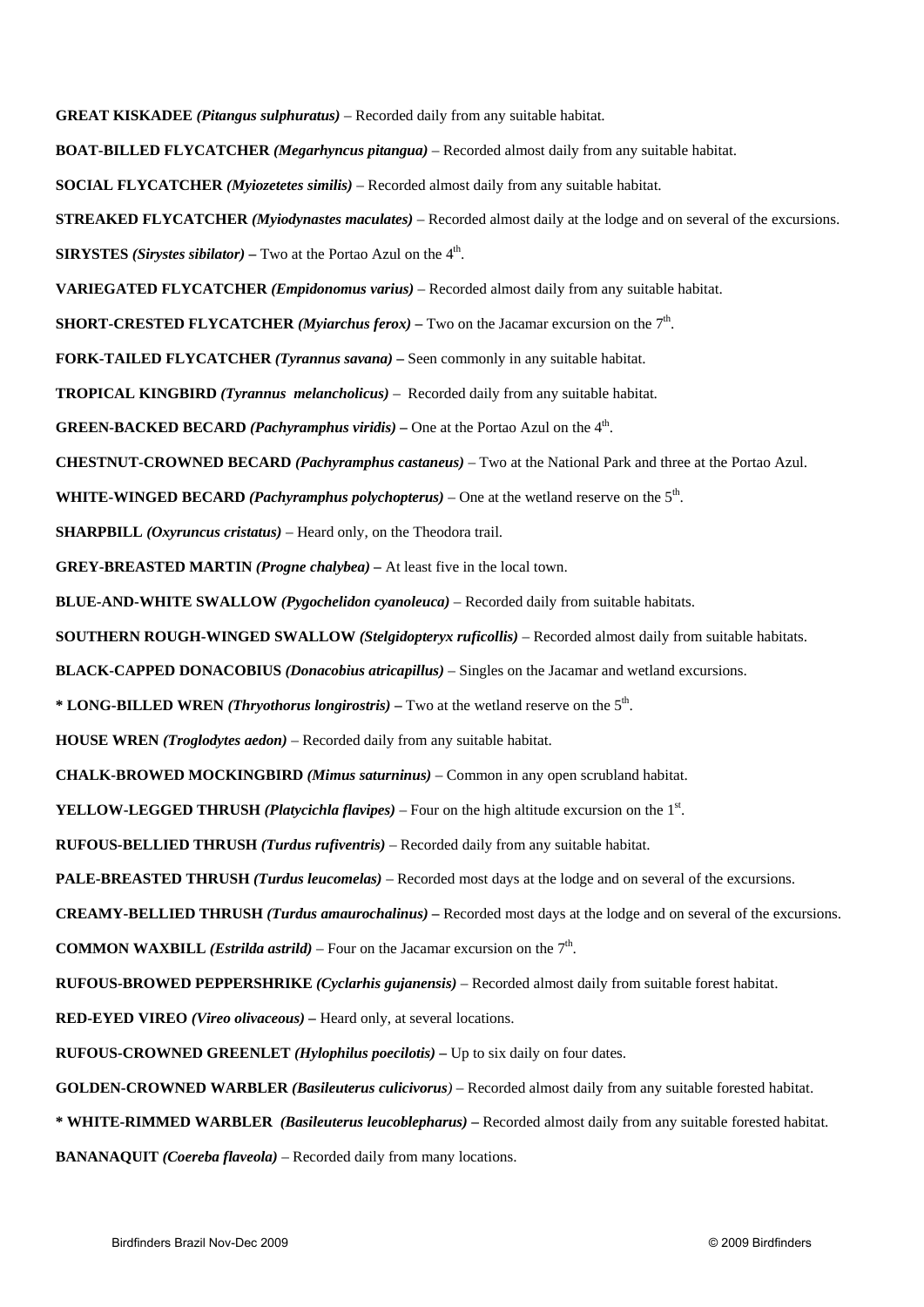**CHESTNUT-VENTED CONEBILL** *(Conirostrum speciosum)* – Three at the wetland reserve on the  $5<sup>th</sup>$ .

**MAGPIE TANAGER** *(Cissopis leveriana)* – Four on the Jacamar excursion on the  $7<sup>th</sup>$ .

**\* OLIVE-GREEN TANAGER** *(Orthogonys chloricterus)* – Five on the Cedae trail on the 5th.

**\* RUBY-CROWNED TANAGER** *(Tachyphonus coronatus) –* Recorded almost daily in the lodge grounds and other locations.

**BLACK-GOGGLED TANAGER** *(Trichothraupis melanops)* – Recorded almost daily in small numbers in suitable forest habitat.

**RED-CROWNED ANT-TANAGER** *(Habia rubica)* – Up to four daily on three dates.

**YELLOW-BACKED TANAGER** *(Hemithraupis flavicollis) –* Three at the wetland reserve on the 5th.

**\* BRAZILIAN TANAGER** *(Ramphocelus bresilius)* **–** Recorded daily in the grounds of the lodge and various other locations.

**SAYACA TANAGER** *(Thraupis sayaca)* – Recorded daily in the grounds of the lodge and various other locations.

**\* GOLDEN-CHEVRONED TANAGER** *(Thraupis ornata) –* Recorded daily from any forested habitat and at the lodge garden.

**PALM TANAGER** *(Thraupis palmarum)* – Recorded daily in the grounds of the lodge and various other locations.

**VIOLACEOUS EUPHONIA** *(Euphonia violacea)* – Commonly recorded on the feeders at the lodge.

**ORANGE-BELLIED EUPHONIA** *(Euphonia. xanthogaster)* – Commonly recorded on the feeders at the lodge.

**\* CHESTNUT-BELLIED EUPHONIA** *(Euphonia pectoralis)* **–** Commonly recorded on the feeders at the lodge.

**BLUE-NAPED CHLOROPHONIA** *(Chlorophonia cyanea)* – Two at the lodge on the  $5<sup>th</sup>$ .

**\* GREEN-HEADED TANAGER** *(Tangara seledon) –* Recorded everyday from the feeders by the lodge and in suitable lowland forest habitats.

**\* RED-NECKED TANAGER** *(Tangara cyanocephala)* **–** Recorded regularly within the grounds of the lodge and in suitable lowland forest habitats.

**\* BRASSY-BREASTED TANAGER** *(Tangara desmaresti)* **–** Up to thirty daily on four dates.

**\* GILT-EDGED TANAGER** *(Tangara cyanoventris) –* Three at the Portao Azul on the 4th.

**BURNISHED-BUFF TANAGER** *(Tangara cayana)* – Recorded almost daily on the feeders by the lodge and from suitable forested habitat.

**RUFOUS-BACKED TANAGER** *(Hemithraupis ruficapilla)* – One at the Portao Azul on the 26<sup>th</sup>.

**YELLOW-BACKED TANAGER** *(Hemithraupis flavicollis) –* One at the National Park and two at the lodge.

**DIADEMED TANAGER** (Stephanophorus diadematus) – Eight on the high altitude excursion on the 1<sup>st</sup>.

**FAWN-BREASTED TANAGER** *(Pipraeidea melanonota) –* Singles on the high altitude and Portao Azul excursions.

**BLUE DACNIS** *(Dacnis cayana)* – Recorded almost daily in small numbers.

**GREEN HONEYCREEPER** *(Chlorophanes spiza)* – A pair at the lodge on several dates.

**RED-LEGGED HONEYCREEPER** *(Cyanerpes cyaneus)* **– One at the lodge on the**  $30<sup>th</sup>$ **.** 

**SWALLOW TANAGER** *(Tersina viridis)* – One on the Theodora trail.

**BLUE-BLACK GRASSQUIT** *(Volatinia jacarina)* – Recorded in small numbers on the Jacamar and wetland excursions.